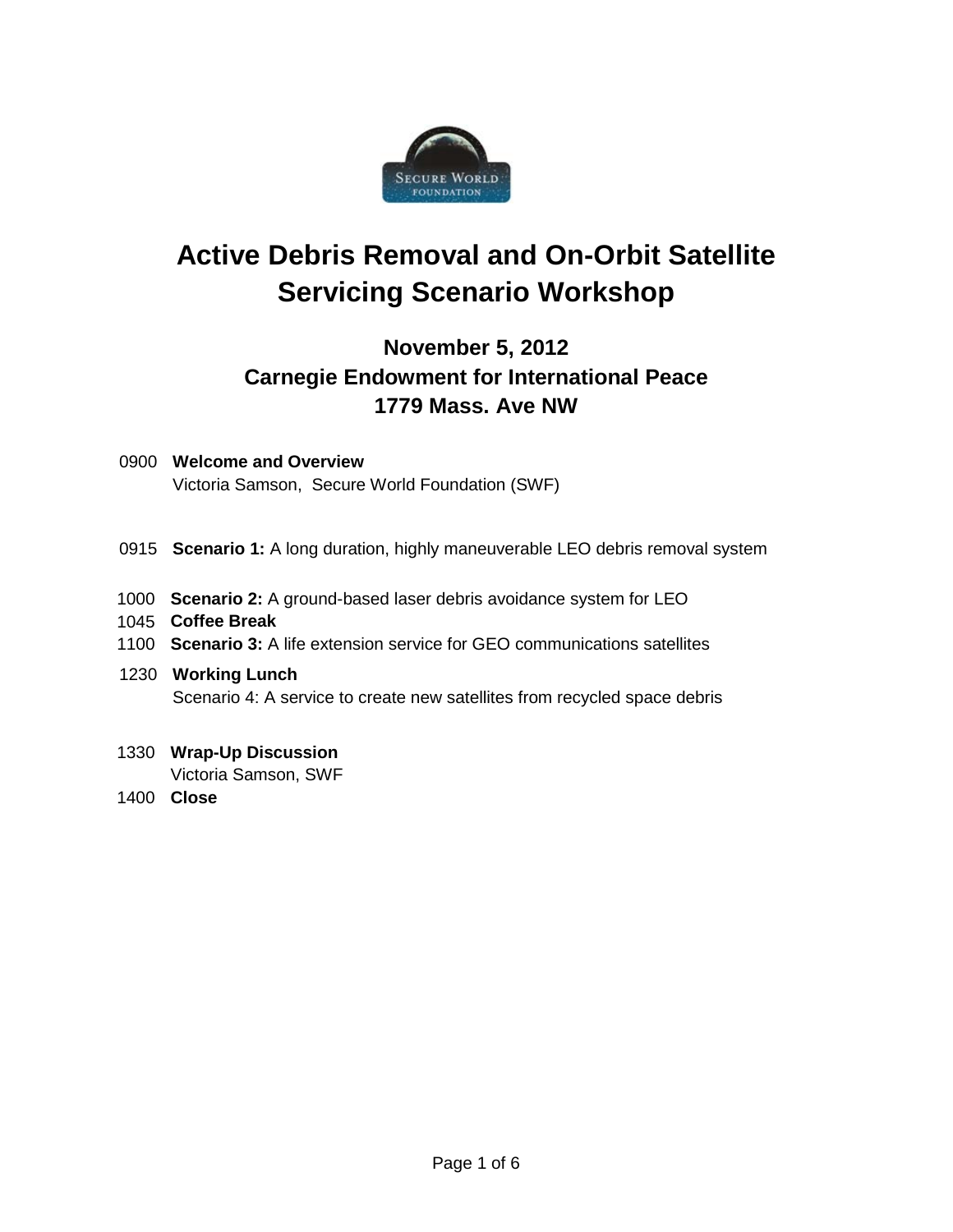#### **Workshop Goal**

The goal of this exercise is to identify critical policy and regulatory issues that need to be addressed to ensure the safe, sustainable, and secure development and operation of active debris removal (ADR) and on-orbit servicing (OOS) capabilities. Specific areas of interest are:

- Spectrum allocation, management, and coordination
- Technology transfer and licensing
- Compliance with international and national laws
- Communication and coordination with other space actors
- Transparency and confidence-building measures

#### **Methodology**

Over the course of this workshop, we will be using a series of simple scenarios to help focus the discussion. The scenarios are all based on actual concepts in development or being evaluated, but are not intended to exactly mirror the specifics of these concepts. In some cases, they may be composites of more than one concept, and in others certain details may have been changed or left out. In all cases, each scenario is designed to highlight particular aspects of ADR or OOS. Details may have been left out or altered in order to stimulate discussion.

Each scenario contains background information about a particular ADR or OOS mission, the entities involved (which may or may not be fictional), and a description of the activities they will be performing in orbit.

#### **Ground Rules**

- 1 This discussion is under Chatham House rule. Participants are free to use the content of the discussions but neither the identity nor the affiliation of the speaker(s), nor that of any other participant, may be revealed
- 2 This discussion is at the unclassified level.
- 3 Unless otherwise stated, each participant is providing input based on their own personal expertise, experience, and opinions and is not representing the organization they currently work for.
- 4 SWF will be compiling a summary report from the workshop that will be used for our internal planning and study and also published on our website.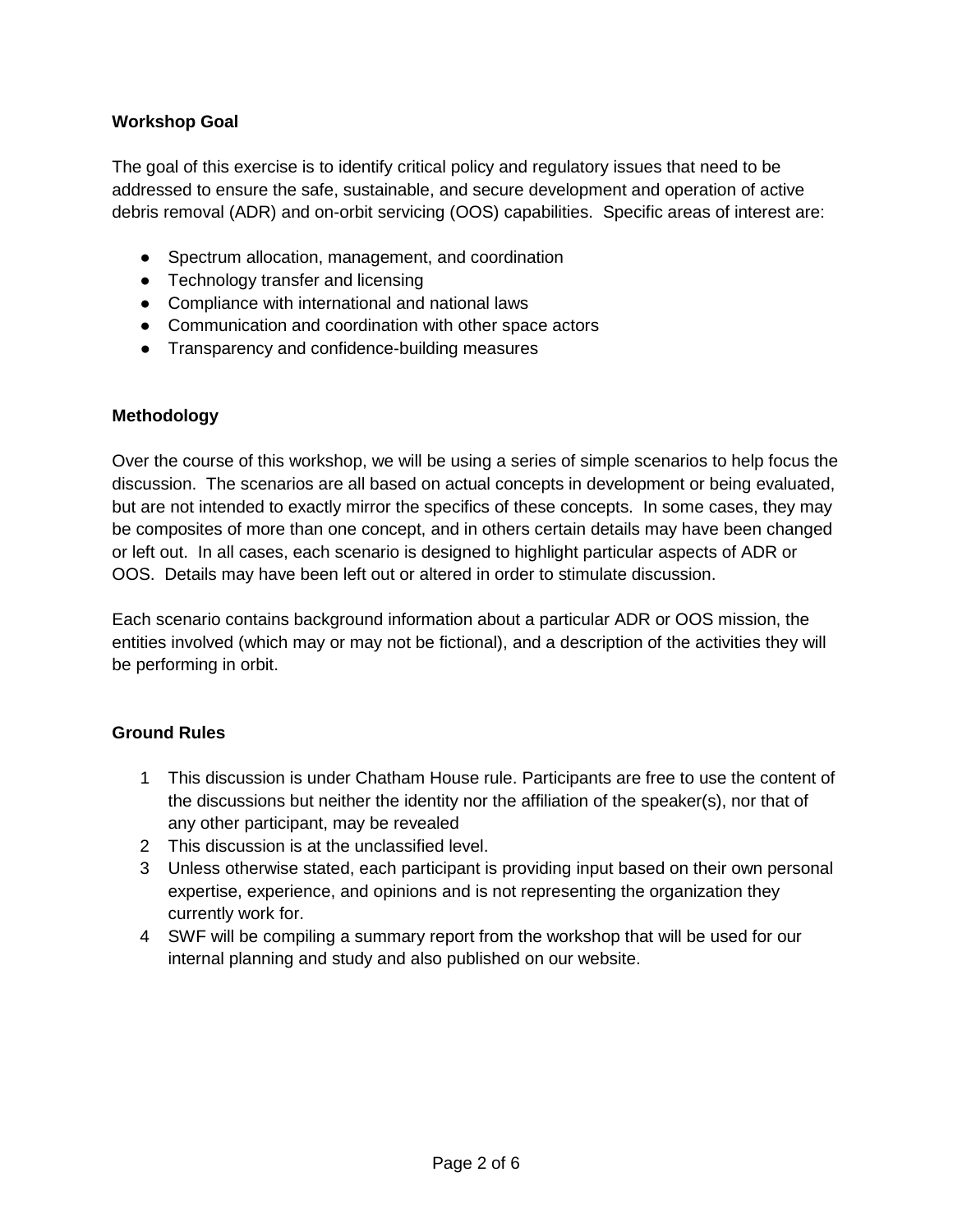### **Scenario 1 - A long duration, highly maneuverable LEO debris removal system**

The American Acme Debris Removal company has developed an operational debris removal spacecraft code-named Wall-E. It consists of a 5-km long tether that uses electrodynamic fields interacting with the Earth's magnetic field to maneuver without using fuel, as long as it has electrical power. This allows the spacecraft to slowly maneuver in all orbital dimensions, including inclination changes.

The Inter-Agency Debris Removal Committee (IADC) was tasked to identify large, high-threat debris objects in LEO that should be removed. The top 5 are as follows:

| <b>SATNO</b> | <b>Common Name</b> | Apogee<br>(km) | Perigee<br>(km) | <b>Inclination</b><br>(deg) | <b>RCS</b><br>(m <sup>2</sup> ) | Launching<br><b>State</b> |
|--------------|--------------------|----------------|-----------------|-----------------------------|---------------------------------|---------------------------|
| 7274         | Meteor 1-17        | 879            | 852             | 81.23                       | 5                               | <b>CIS</b>                |
| 18821        | SL-14 Rocket Body  | 958            | 934             | 82.54                       | 4.8                             | <b>CIS</b>                |
| 12586        | SL-3 Rocket Body   | 570            | 543             | 97.41                       | 7.3                             | <b>CIS</b>                |
| 27386        | Envisat            | 767            | 766             | 98.46                       | 19.8                            | <b>FRA</b>                |
| 37718        | Haiyang 2A         | 967            | 966             | 99.36                       | 5.2                             | <b>PRC</b>                |

Acme Debris Removal has received funding and approval from Russia, France, and China to remove their respective objects on the list over a one-year period. After being launched into a 700 km x 700 km parking orbit, the Wall-E spacecraft will proceed to rendezvous with the first debris object on the list and capture it using a net system. Wall-E will then maneuver over a period of several days down to an orbit below that of the International Space Station and release the debris object. The debris object will re-enter the atmosphere via natural decay in a matter of months. Meanwhile, the Wall-E spacecraft will maneuver back up to grab the next item on the list and repeat the process.

Wall-E will be under full operational command and control at all times. Ground operators will provide it with the orbital elements of its next debris target. Wall-E will conduct the rendezvous process autonomously, with planned safety holds at set distances from the target. During rendezvous operations, it will be using optical cameras and LIDAR to detect and track its target.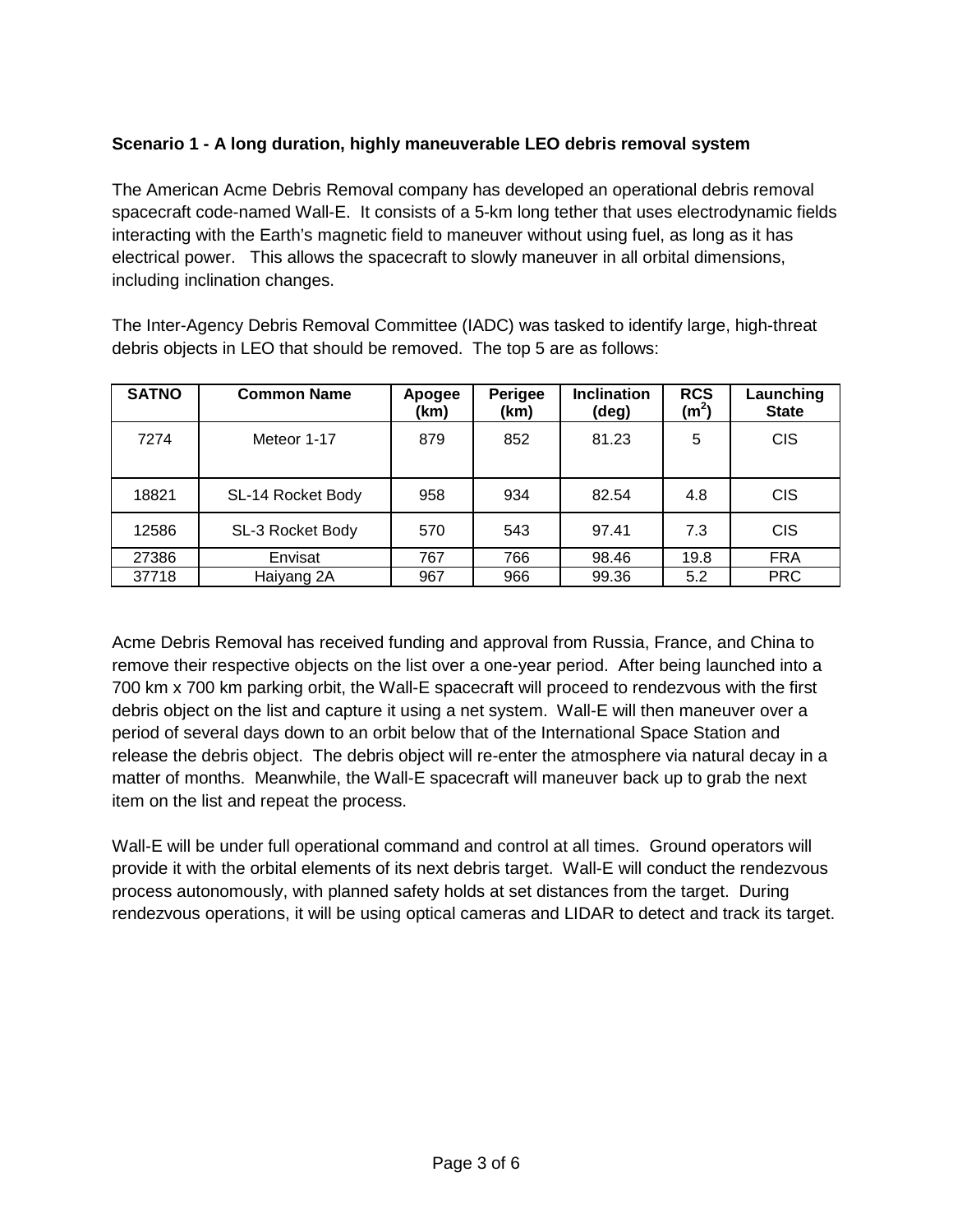#### **Scenario 2 - A ground-based laser debris avoidance system for LEO**

The Australian Clean Space company has developed a ground-based laser system that can change the orbit of small debris objects in LEO. Clean Space uses a distributed network of 100 small optical telescopes around the world to track all debris objects down to 1 cm in size. Clean Space uses a 5 kW laser located in Australia to fires multiple pulses at a single, small debris object in one pass, changing its perigee via photon pressure. Over successive orbits these changes are enough to alter the object's orbit by several hundred meters.

Using this technique, Clean Space offers a paid collision avoidance service for satellite operators. Clean Space uses its tracking network to detect and predict collisions between debris objects and satellites. For a fee, satellite operators can subscribe to an alert service to be notified of potential collisions between one of their active satellites and a piece of debris. For an additional fee, Clean Space will use its laser to change the orbit of the debris object, thus preventing the collision without the operator needing to expend fuel. Clean Space also offers this service to owners of large, dead satellites that have been left in orbit, and for a fee will use its laser to prevent small debris objects from hitting the large satellites left in orbit.

In the near future, Clean Space plans to add a more powerful laser that is capable of removing small pieces of debris from orbit entirely through ablation.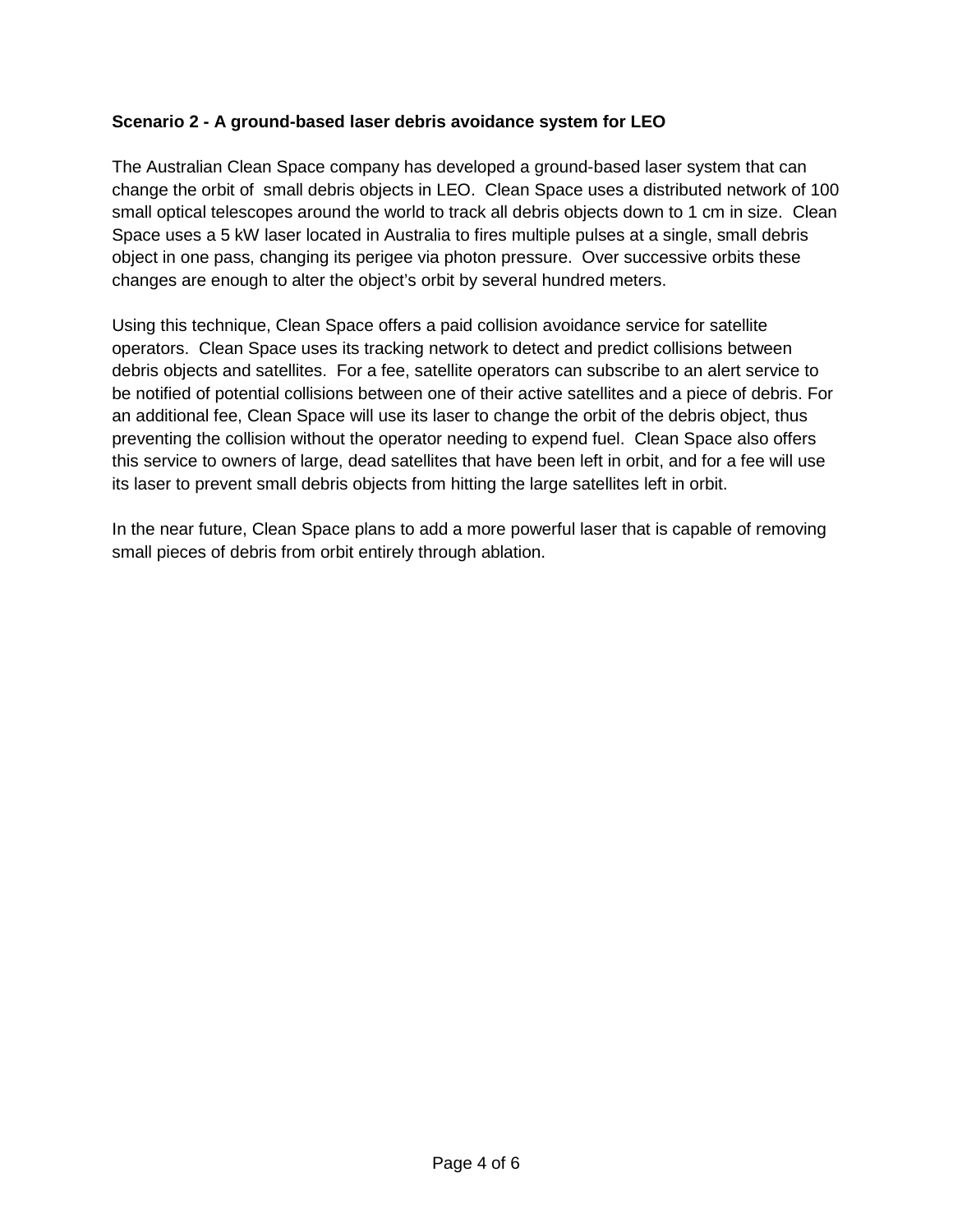#### **Scenario 3 - A life extension service for GEO communications satellites**

The American Satellite Life Extension company operates a service that can extend the life of satellites in the GEO region. The company has three small backpack satellites orbiting just below the active GEO belt. When contracted by a satellite operator. one of these backpack satellites will drift along the belt to the host satellite's location and maneuver to rendezvous. It will attach itself to the host satellite and takeover maneuvering and stationkeeping duties for the length of the contract up to five years.

The backpack satellites are also available to help a satellite reach its desired active orbit after being stranded in another orbit as the result of a launch system malfunction.

While attached, the backpack satellite will be controlled by Satellite Life Extension's ground control facility in Virginia.